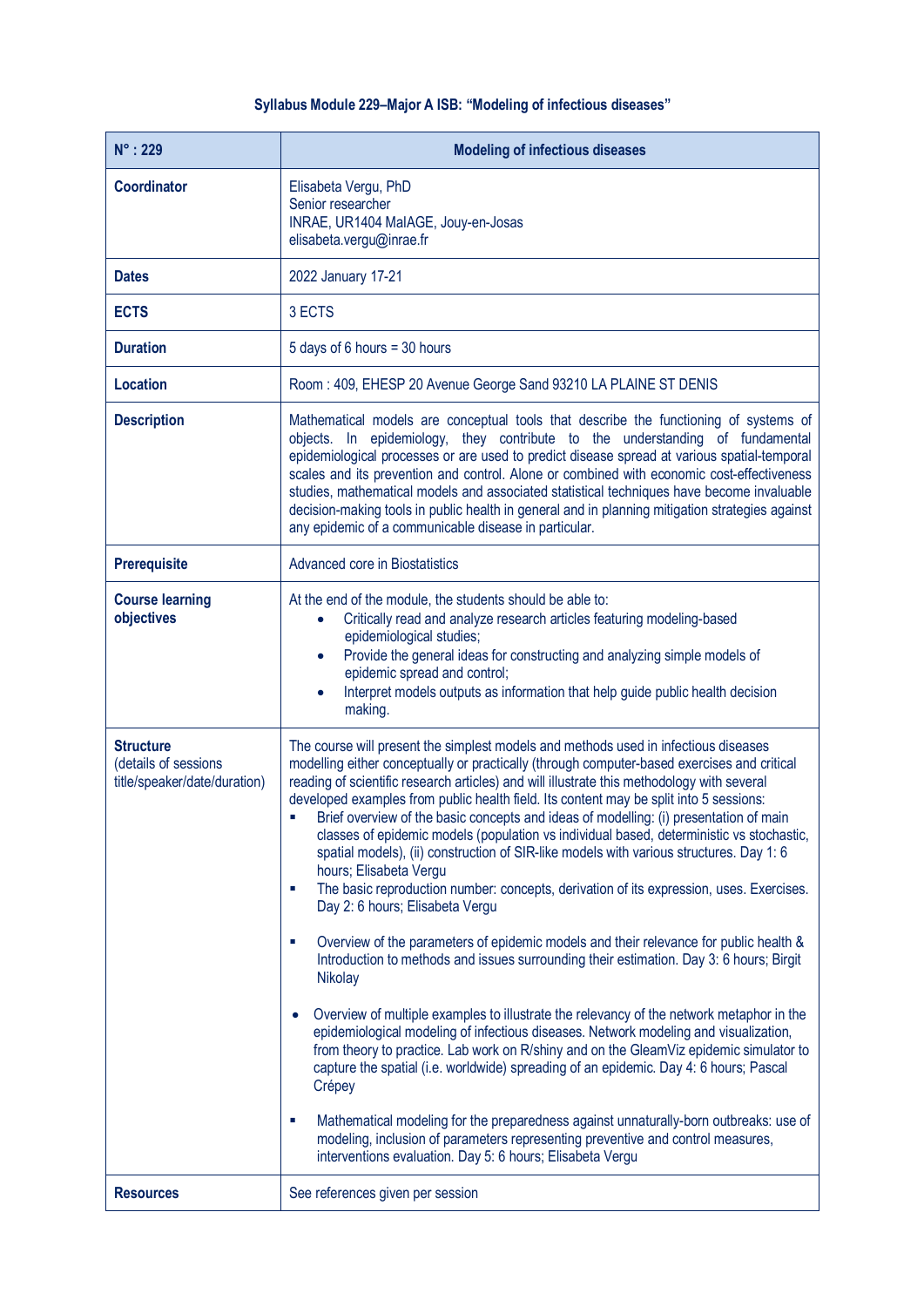| <b>Course requirement</b>     | None                                                                                                                                                                                                                                                                                                                                                                                                                                                                                                                                                                                                                                                                                                                                                                                                                                                                                 |
|-------------------------------|--------------------------------------------------------------------------------------------------------------------------------------------------------------------------------------------------------------------------------------------------------------------------------------------------------------------------------------------------------------------------------------------------------------------------------------------------------------------------------------------------------------------------------------------------------------------------------------------------------------------------------------------------------------------------------------------------------------------------------------------------------------------------------------------------------------------------------------------------------------------------------------|
| <b>Grading and assessment</b> | Class participation and group work (exercises, paper reading and presentation made by<br>groups): 30% of the final grade<br>Written exam: 70% of the final grade                                                                                                                                                                                                                                                                                                                                                                                                                                                                                                                                                                                                                                                                                                                     |
| <b>Course policy</b>          | <b>Attendance &amp; punctuality</b><br>Regular and punctual class attendance is a prerequisite for receiving credit in a<br>course. Students are expected to attend each class. Attendance will be taken at each class.<br>The obligations of attendance and punctuality cover every aspect of the course: - lectures,<br>conferences, group projects, assessments, examinations, as described in EHESP Academic<br>Regulations http://mph.ehesp.fr EHESP Academic Regulation Article. 3).<br>If students are not able to make it to class, they are required to send an email to the<br>instructor and to the MPH program coordinating team explaining their absence prior to the<br>scheduled class date. All supporting documents are provided to the end-of-year panel.                                                                                                          |
|                               | Students who miss class are responsible for content. Any student who misses a class has<br>the responsibility for obtaining copies of notes, handouts and assignments. If additional<br>assistance is still necessary, an appointment should be scheduled with the instructor. Class<br>time is not to be used to go over material with students who have missed class.                                                                                                                                                                                                                                                                                                                                                                                                                                                                                                              |
|                               | Lateness: Students who are more than 10 minutes late may be denied access to a class.<br>Repeated late arrivals may be counted as absences (See http://mph.ehesp.fr EHESP<br>Academic Regulation Article. 3 Attendance & Punctuality)                                                                                                                                                                                                                                                                                                                                                                                                                                                                                                                                                                                                                                                |
|                               | Maximum absences authorized & penalty otherwise<br>Above 20% of absences will be designated a fail for a given class. The students will be<br>entitled to be reassessed in any failed component(s). If they undertake a reassessment or<br>they retake a module this means that they cannot normally obtain more than the minimum<br>pass mark (i.e. 10 out of 20)                                                                                                                                                                                                                                                                                                                                                                                                                                                                                                                   |
|                               | <b>Exceptional circumstances</b><br>Absence from any examination or test, or late submission of assignments due to illness,<br>psychological problems, or exceptional personal reasons must be justified; otherwise,<br>students will be penalized, as above mentioned. Students must directly notify their professor<br>or the MPH academic secretariat before the exam or before the assignment deadline. Before<br>accepting the student's justification, the professor or the MPH academic secretariat has the<br>right to request either a certificate from the attending physician or from a psychologist, or<br>from any other relevant person (See http://mph.ehesp.fr EHESP Academic Regulation<br>Article 4 Examinations).                                                                                                                                                 |
|                               | Courtesy: All cell phones/pages MUST be turned off during class time.<br>Students are required to conduct themselves according to professional standards, eating<br>during class time is not permitted during class time, such as course or group work.                                                                                                                                                                                                                                                                                                                                                                                                                                                                                                                                                                                                                              |
| <b>Valuing diversity</b>      | Diversity enriches learning. It requires an atmosphere of inclusion and tolerance, which<br>oftentimes challenges our own closely-held ideas, as well as our personal comfort zones.<br>The results, however, create a sense of community and promote excellence in the learning<br>environment. This class will follow principles of inclusion, respect, tolerance, and<br>acceptance that support the values of diversity. Diversity includes consideration of: (1) life<br>experiences, including type, variety, uniqueness, duration, personal values, political<br>viewpoints, and intensity; and (2) factors related to "diversity of presence," including, among<br>others, age, economic circumstances, ethnic identification, family educational attainment,<br>disability, gender, geographic origin, maturity, race, religion, sexual orientation and social<br>position. |
| <b>Course evaluation</b>      | EHESP requests that you complete a course evaluation at the end of the school year. Your<br>responses will be anonymous, with feedback provided in the aggregate. Open-ended<br>comments will be shared with instructors, but not identified with individual students. Your<br>participation in course evaluation is an expectation, since providing constructive feedback is<br>a professional obligation. Feedback is critical, moreover, to improving the quality of our<br>courses, as well as for instructor assessment.                                                                                                                                                                                                                                                                                                                                                        |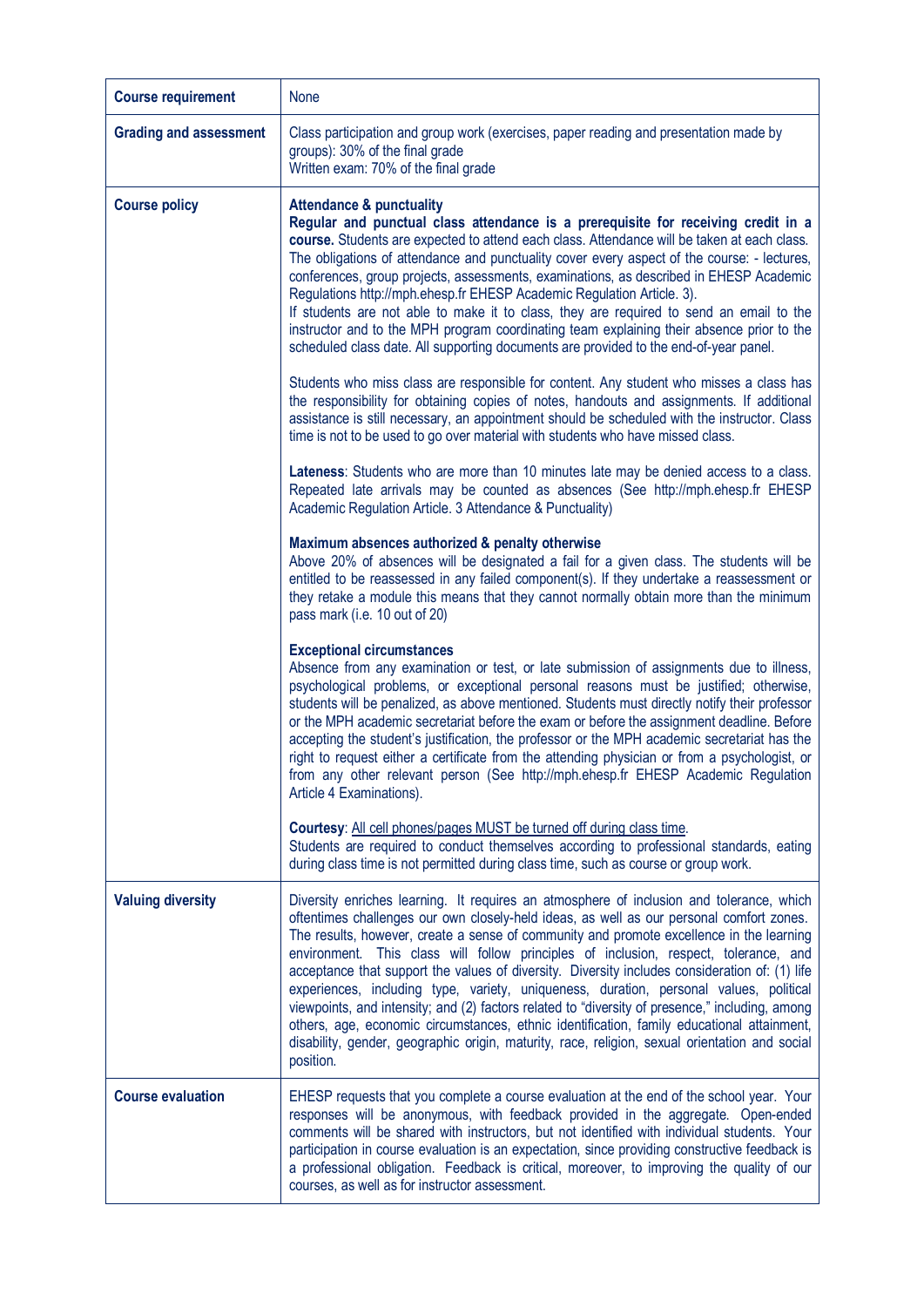| Session 1                  | Module 229 Major A ISB: "Modeling of infectious diseases"                                                                                                                                                                                                                                                                                                                                                                                                                                                      |
|----------------------------|----------------------------------------------------------------------------------------------------------------------------------------------------------------------------------------------------------------------------------------------------------------------------------------------------------------------------------------------------------------------------------------------------------------------------------------------------------------------------------------------------------------|
| <b>Session Title</b>       | Introduction to models of epidemic spread                                                                                                                                                                                                                                                                                                                                                                                                                                                                      |
| <b>Speakers</b>            | Elisabeta Vergu, PhD<br>Senior researcher<br>INRAE, UR1404 MalAGE, Jouy-en-Josas<br>elisabeta.vergu@inrae.fr                                                                                                                                                                                                                                                                                                                                                                                                   |
| <b>Session Outline</b>     | General introduction to mathematical modeling: concepts and main classes of epidemic<br>models (population vs individual based, deterministic vs stochastic, spatial models)<br>Formulate SIR-like models with various structures.                                                                                                                                                                                                                                                                             |
| <b>Learning Objectives</b> | Understand the role of mathematical modeling for the study of infectious diseases<br>÷,<br>Step-by-step model elaboration.<br>ä,<br>Translate assumptions into equations<br>$\blacksquare$<br>Implement basic models into a computer language<br>$\blacksquare$<br>Interpret model outputs<br>$\overline{\phantom{a}}$<br>Describe different structures of epidemic models (with respect to heterogeneities in<br>ä,<br>contacts, infectivity etc) and chose the most appropriate for the question under study |
| <b>Duration</b>            | 6 hours                                                                                                                                                                                                                                                                                                                                                                                                                                                                                                        |
| <b>Dates</b>               | Monday January 17, 2022, 9:00 am -4:00 pm                                                                                                                                                                                                                                                                                                                                                                                                                                                                      |
| <b>Training methods</b>    | Lecture<br>Exercises (paper and computer-based)<br>Article reading and interpretation                                                                                                                                                                                                                                                                                                                                                                                                                          |
| Reading                    |                                                                                                                                                                                                                                                                                                                                                                                                                                                                                                                |
| Validation                 | Evaluation of the exercises/article reading and final examination between 25 and 28<br>January, 2022.                                                                                                                                                                                                                                                                                                                                                                                                          |

| Session 2               | Module 229 Major A ISB: "Modeling of infectious diseases"                                                                                                                                                                                                                                                                                                                                           |
|-------------------------|-----------------------------------------------------------------------------------------------------------------------------------------------------------------------------------------------------------------------------------------------------------------------------------------------------------------------------------------------------------------------------------------------------|
| <b>Session Title</b>    | The reproduction number (R0) and variants and their uses                                                                                                                                                                                                                                                                                                                                            |
| <b>Speakers</b>         | Elisabeta Vergu, PhD<br>Senior researcher<br>INRAE, UR1404 MaIAGE, Jouy-en-Josas<br>elisabeta.vergu@inrae.fr                                                                                                                                                                                                                                                                                        |
| <b>Session Outline</b>  | Definition of the concept of basic reproduction numbers (R0), derivation and uses                                                                                                                                                                                                                                                                                                                   |
| Learning Objectives     | Define one of the most important concepts in epidemiology of infectious diseases, the<br>ä,<br>basic reproduction number (R0)<br>Derive its expression using several methods on a simple SIR model<br>$\sim$<br>Derive its expression specifically for different model structures.<br>$\blacksquare$<br>Various uses of R0<br>Focus on the evaluation of control measures using R0 and its variants |
| <b>Duration</b>         | 6 hours                                                                                                                                                                                                                                                                                                                                                                                             |
| <b>Dates</b>            | Tuesday January 18, 2022, 9:00 am -4:00 pm                                                                                                                                                                                                                                                                                                                                                          |
| <b>Training methods</b> | Lecture<br>Exercises (paper and computer-based)<br>Article reading and interpretation                                                                                                                                                                                                                                                                                                               |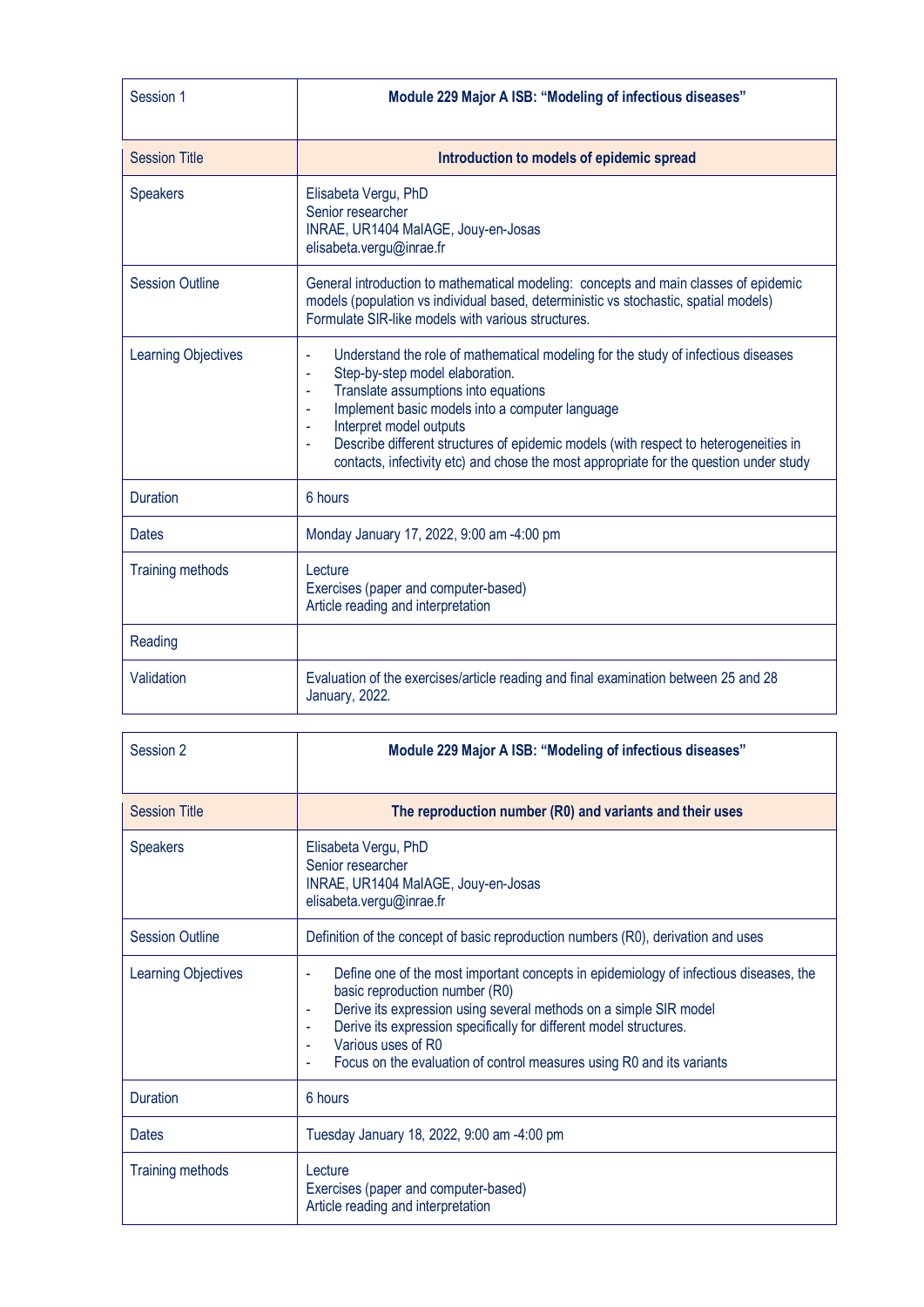| Reading    |                                                                                                       |
|------------|-------------------------------------------------------------------------------------------------------|
| Validation | Evaluation of the exercises/article reading and final examination between 25 and 28<br>January, 2022. |

| Session 3                  | Module 229 Major A ISB: "Modeling of infectious diseases"                                                                                                                                                                                                                                                                                                                                                                           |
|----------------------------|-------------------------------------------------------------------------------------------------------------------------------------------------------------------------------------------------------------------------------------------------------------------------------------------------------------------------------------------------------------------------------------------------------------------------------------|
| <b>Session Title</b>       | Introduction to the methods and issues surrounding parameter estimation in<br>epidemic models: general concepts and main objectives                                                                                                                                                                                                                                                                                                 |
| <b>Speakers</b>            | Birgit Nikolay, PhD<br>Epidemiologist<br>Epicentre, MSF, Paris<br>birgit.nikolay@epicentre.msf.org                                                                                                                                                                                                                                                                                                                                  |
| <b>Session Outline</b>     | Overview of the parameters of epidemic models and their relevance for public health<br>& Introduction to methods and issues surrounding their estimation                                                                                                                                                                                                                                                                            |
| <b>Learning Objectives</b> | Describe the different transmission parameters of epidemic models<br>ä,<br>Understand relevance of each parameter for public health<br>ä,<br>Describe data available for estimation<br>$\sim$<br>Describe different sources of bias in estimation<br>$\blacksquare$<br>Describe different methods for estimation of parameters<br>$\blacksquare$<br>Apply methods to estimate the reproduction number from early exponential growth |
| <b>Duration</b>            | 6 hours                                                                                                                                                                                                                                                                                                                                                                                                                             |
| <b>Dates</b>               | Wednesday January 19, 2022, 9:00 am -4:00 pm                                                                                                                                                                                                                                                                                                                                                                                        |
| <b>Training methods</b>    | Lecture,<br>Practical                                                                                                                                                                                                                                                                                                                                                                                                               |
| Reading                    |                                                                                                                                                                                                                                                                                                                                                                                                                                     |
| Validation                 | Evaluation of the exercises/article reading and final examination between 25 and 28<br>January, 2022.                                                                                                                                                                                                                                                                                                                               |

| Session 4                  | Module 229 Major A ISB: "Modeling of infectious diseases"                                                                                                                                                                                                                                                                                                                                                                                                                               |
|----------------------------|-----------------------------------------------------------------------------------------------------------------------------------------------------------------------------------------------------------------------------------------------------------------------------------------------------------------------------------------------------------------------------------------------------------------------------------------------------------------------------------------|
| <b>Session Title</b>       | Analysis of temporal and spatial patterns of the spread of an epidemic                                                                                                                                                                                                                                                                                                                                                                                                                  |
| Speaker                    | Pascal Crépey, PhD<br>Professor<br><b>EHESP, Rennes</b><br>pascal.crepey@ehesp.fr                                                                                                                                                                                                                                                                                                                                                                                                       |
| Session outline            | The review of multiple examples will illustrate the relevancy of the network metaphor in the<br>epidemiological modeling of infectious diseases. Network modeling and visualization, from<br>theory to practice. Lab work on R/shiny and on the GleamViz epidemic simulator to capture<br>the spatial (i.e. worldwide) spreading of an epidemic.                                                                                                                                        |
| <b>Learning Objectives</b> | - Use R and shiny to visualize and explore epidemiologically relevant networks.<br>- Master the concept and use of meta-population and network models.<br>- Develop ad-hoc compartmental models (like the susceptible-infectious-recovered (SIR)<br>model) to match epidemiologic surveillance data (with Gleamviz).<br>- Measure the impact of control strategies for the transmission of infectious diseases by<br>modeling the transmission parameters targeted by these strategies. |